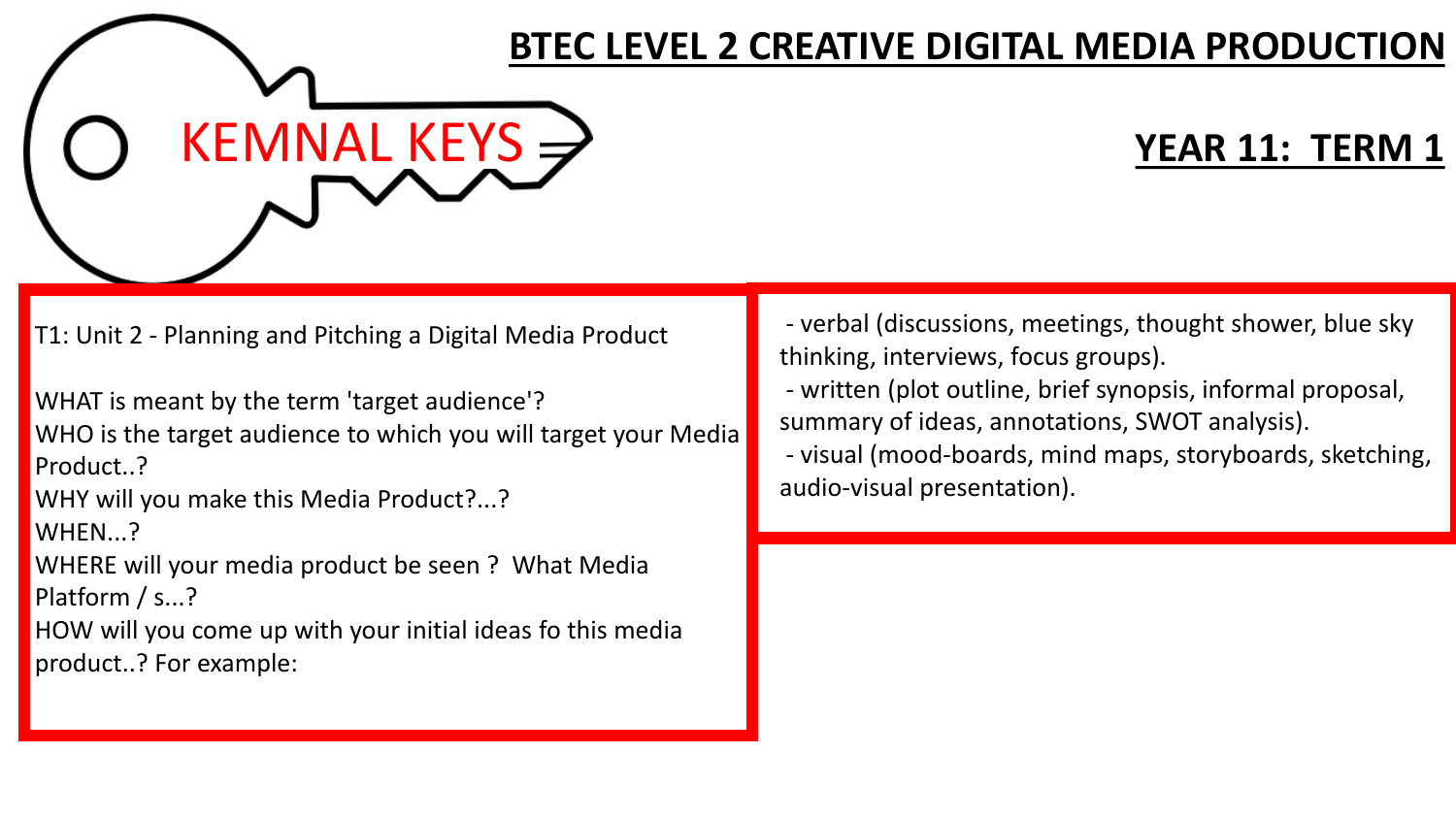

CLARIFY AND ILLUSTRATE HOW YOUR MEDIA PRODUCT WILL MEET YOUR AMBITIONS, using SWOT and SMART techniques..

EXPLAIN IN YOUR OWN WORDS how your media product will be LEGAL, MORAL, AND ETHICAL ?....

When pitching a new digital media product to a group of investors, explain WHAT THE RELATIONSHIP is BETWEEN good Verbal and Written presentations skills, and winning financial backing ? You could mention:

...

**BTEC LEVEL 2 CREATIVE DIGITAL MEDIA PRODUCTION**

Verbal communication techniques:

o clarity of voice

o tone of voice

o clarity of expression

- o use of technical language where appropriate
- o appropriate register

o style (authoritative, humorous, informative, motivational) o persuasive techniques (alliteration, rhythm, repetition, imperative mode of address).

● Written communication techniques: o vocabulary (technical, formal, informal, acronyms and abbreviations) o structure o grammar o spelling o punctuation o clarity of expression o persuasive techniques (e.g. alliteration, rhythm, repetit o mode of address (e.g. formal, informal, colloquial, authoritative, imperative) o style.